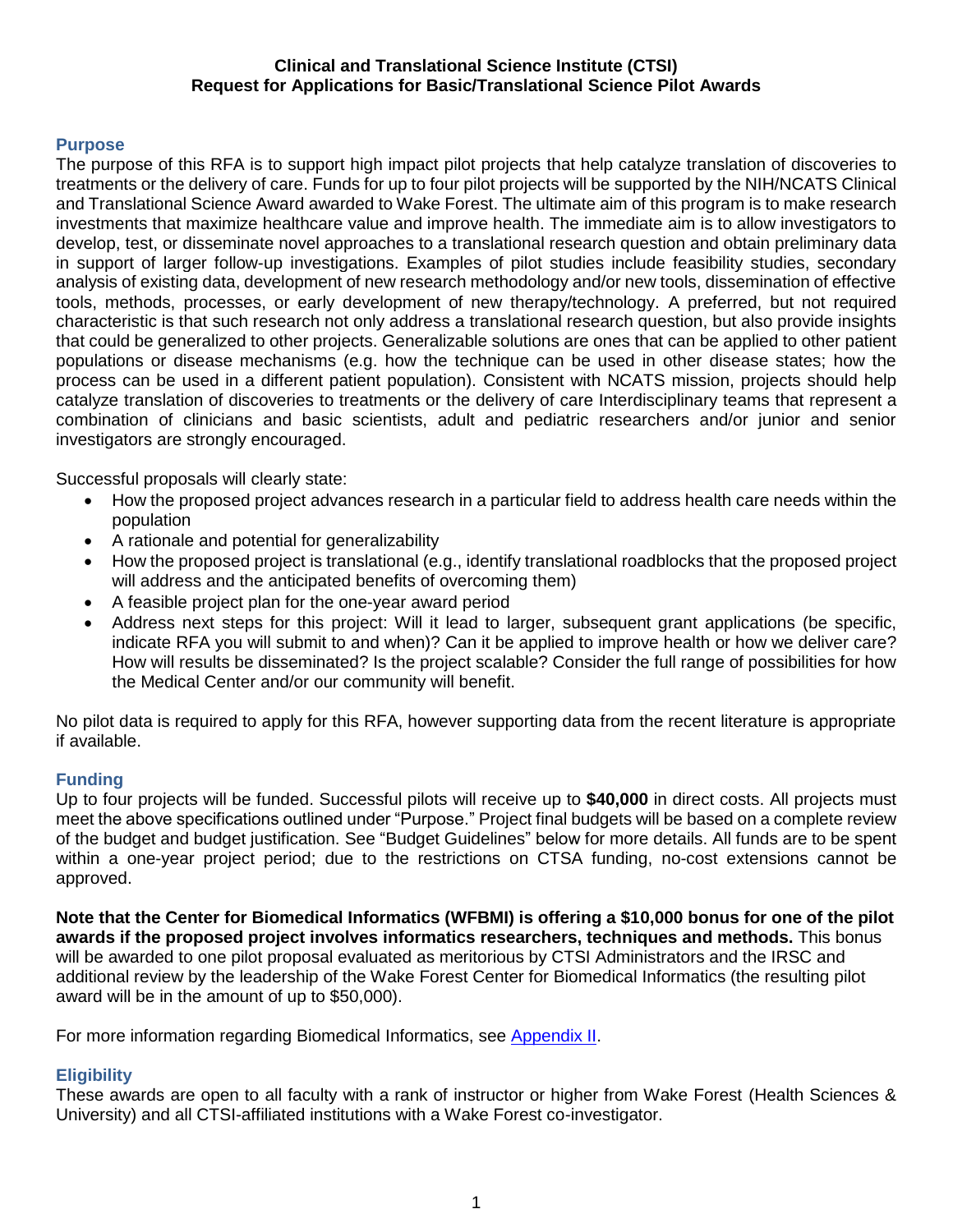# **Additional Information:**

- Projects already submitted as CTSI or other intramural Pilot Proposals are eligible, but must incorporate reviewer feedback.
- More than one proposal may be submitted per faculty member serving as PI or co-PI, but the faculty member is only eligible to receive one award as either PI or co-PI during a given funding cycle.
- CTSI KL2 scholars whose KL2 funding is active during the pilot project period are not eligible to apply.
- Projects that have been previously funded (or projects with very similar ideas) will not be considered.
- Investigators are limited to two funded CTSI pilots unless special permission is granted in advance of the Letter of Intent submission deadline. Please email Brittney Jackson at [britjack@wakehealth.edu](mailto:britjack@wakehealth.edu) to request permission.
- Investigators with active Ignition Funds remain eligible.

#### **Key Dates**

| <b>Date</b>        | Detail                                                                     |
|--------------------|----------------------------------------------------------------------------|
| 10/18/19, 11:59 pm | Letter of Intent (LOI) Deadline                                            |
| 11/15/19           | Investigators Invited for Full Application                                 |
|                    | 12/18/19, 11:59 pm   Full Application Deadline                             |
| 03/11/20           | Selection of Awardees                                                      |
| 05/06/20           | If applicable, completed materials sent to NCATS for approval (Appendix I) |
| 07/01/20           | <b>Project Start Date</b>                                                  |
| 06/30/21           | <b>Project End Date</b>                                                    |

## **CTSI Resources Available to Support Investigators**

Several resources are available in the CTSI to help submit a strong application; while they are not required as part of the submission, investigators are highly encouraged to seek out additional assistance. All services can be requested through the **CTSI Service Request** form.

- **Grant Proposal Editing:** have an expert medical editor review your proposal prior to submission. She will offer suggestions on how to refine your writing and thinking. Your proposal will be edited in "track changes" so that you can easily accept or reject edits (free to everyone).
- **Biostatistical Support:** meet with a statistician to develop your study design, measurement, and statistical analysis plans prior to submission (free to everyone).
- **Research Studio:** meet with a multi-disciplinary panel of experts to work through specific aims, hypotheses, or ways to address the generalizable requirement (free to everyone).
- **CTSI Faculty Consultation:** meet with a CTSI faculty member (clinician, basic scientist, or behavioral scientist) to talk through project ideas or to find research/clinical partners (free to everyone).
- **Informatics:** optimization of the EMR to extract data for research purposes (free or fee-for-service, depending on need).

## **Application Procedure**

## **1. Letter of Intent Deadline: 10/18/19, 11:59 pm**

Letters of Intent (LOI) (2 pages max) require the following:

- A brief abstract, including specific aims
- A clear statement of how the project will overcome translational barriers for results to be generalizable to other populations or disease mechanisms and what makes the project generalizable
- A list of study team members for the proposed project. All team members should have agreed to be listed.

The LOI should be submitted through the [ePilot electronic submission system,](https://redcap.wakehealth.edu/redcap/surveys/?s=LFR8FDXLR3) by the deadline noted above. **Review Criteria and Process for Letters of Intent**

- 1. An Administrative Review will be completed to verify all required components were submitted and formatting guidelines followed (e.g. does not exceed page limit).
- 2. Letters of Intent that pass the Administrative Review are reviewed by Research Executive Council. Reviewers at this stage will be looking for whether proposed projects can help catalyze translation of discoveries to treatments or the delivery of care and to ensure the project is responsive to the RFA.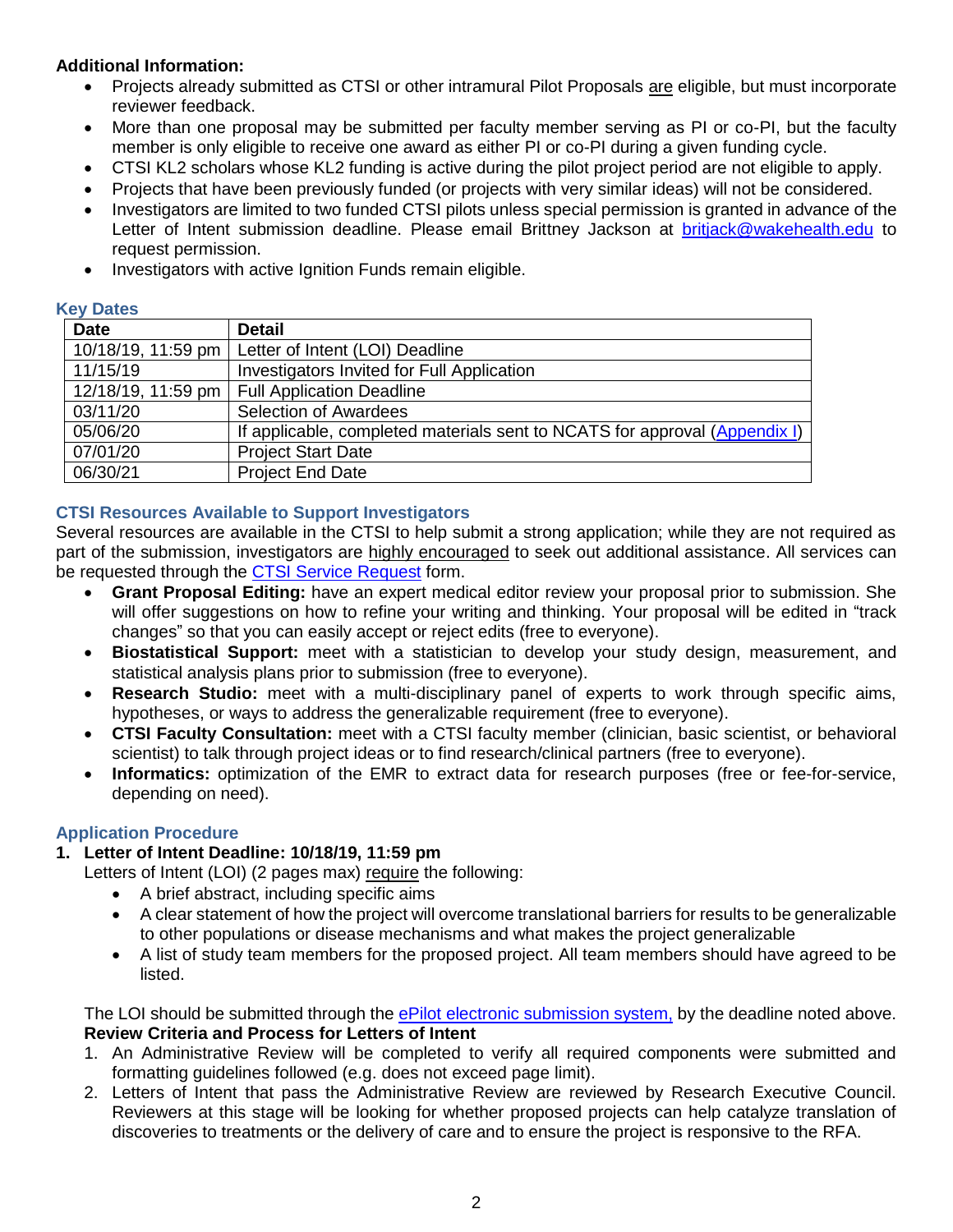3. An invitation to apply for a full application, or notification if you are not selected, will be communicated via e-mail by 11/15/19.

# **2. Full Application Deadline: 12/18/19, 11:59 pm**

Investigators invited to apply will receive an e-mail by 11/15/19 with a link to submit a full application by 12/18/19. Application instructions are included in the ePilot system and summarized below.

# **Format Specifications**

- Arial font and no smaller than 11 point
- Margins at least 0.5 inches (sides, top and bottom)
- Single-spaced lines
- Consecutively numbered pages

# **Submission/Applicant Information**

- Project Title
- Submitting Principal Investigator, Co-Investigator(s), and other Key Personnel information

## **Abstract** (300 words max)

**Research Strategy** (6 pages max, all items below are required components)

- Specific Aims
- Research Plan:
	- o Significance
	- o Innovation
	- o Approach
	- o Study Team
- Study milestones and anticipated outcomes (e.g. publication, presentation, grant submission, patent) with timeline (see [Appendix II](#page-7-0) for examples)

## **References** (no page limit)

# **Information Regarding Human Subjects**

Address the following if the project **involves human subjects**.

- IRB Approval Status (please note: IRB approval is not required for full application submission)
- Clinical Trial Classification Questions
- Protection of Human Subjects
	- o Needs to clearly describe risk, protections, benefits, and importance of the knowledge to be gained by the revised or new activities as discussed in Part II of NIH competing application **instructions**
- Inclusion Plans for Women, Minorities, and Children, if applicable
- Recruitment and Retention Plan
- Targeted Enrollment Table, if applicable (using [NIH Targeted Enrollment Table\)](https://wakehealth.sharepoint.com/:w:/r/teams/CTSIWebCollection/Shared%20Documents/CSTI-Public/Enrollment%20Report%20Table%20Template.docx)
- Data and Safety Monitoring Plan (DSMP) and Board (DSMB), if applicable
	- o If you are unsure how much safety monitoring your study will need, please contact the CTSI DSMB Administrator, Issis Kelly Pumarol, at [ikellypu@wakehealth.edu.](mailto:ikellypu@wakehealth.edu)

## **Information Regarding Live Vertebrates**

Address the following if the project **involves live vertebrates**.

• IACUC Approval Status (please note: IACUC approval is not required for full application submission)

**Budget and Justification** (budget template plus 1 page justification)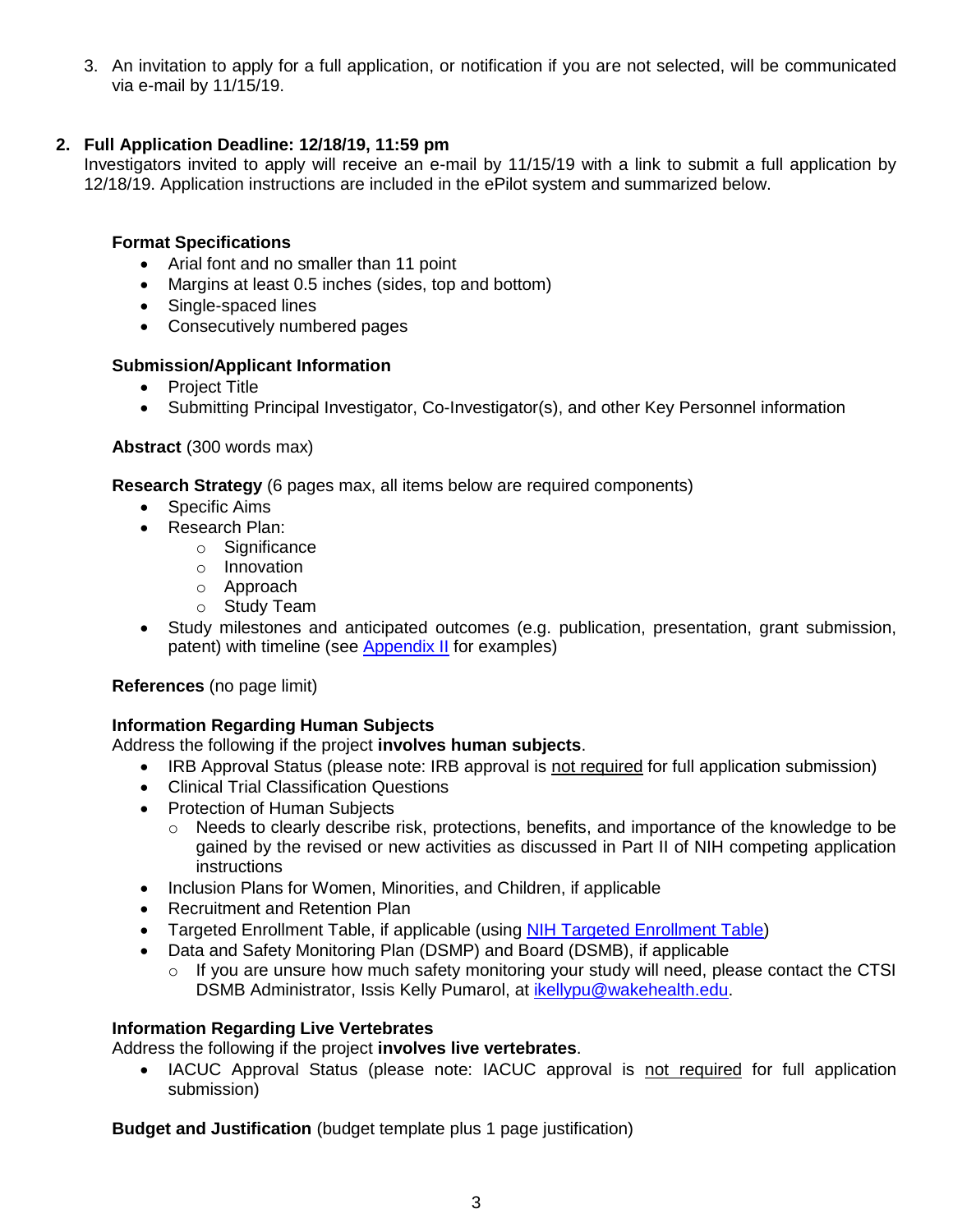- Complete the [budget template form](https://wakehealth.sharepoint.com/:x:/r/teams/CTSIWebCollection/Shared%20Documents/CSTI-Public/CTSI%20Pilot%20Budget%20Template.xlsx) and a brief justification for the funds requested. Please explain how other resources may be leveraged to support the project. If the proposed research will be done on more than one campus/institution, please include details in the justification.
- Sub-awards to other institutions are permissible, provided that most of the pilot project's activities and dollars spent occur within WF or one of its affiliates.

## **NIH-style biographical sketch for all Key Personnel**

## **Review Criteria and Process for Full Proposals**

- 1. An Administrative Review will be completed to verify all required components were submitted and formatting guidelines followed.
- 2. Proposals that pass the Administrative Review are peer-reviewed by the WF Intramural Research Support Committee (IRSC), a Dean-appointed committee of selected expert faculty, using NIH review criteria and scoring. Budgets will be reviewed by CTSI Administrators and the IRSC for appropriateness. There will be separate review discussions for clinical and basic science proposals (NEW).
- 3. Final award approval will be at the recommendation of CTSI Leadership.

## **Reviewers will score applications from 1 to 9 based on:**

- 1. Significance of the problem to be addressed
- 2. Innovation of the proposed solutions
- 3. Strength and breadth (interdisciplinary nature) of the investigative team
- 4. Methodological rigor and feasibility, with clear milestones
- 5. Generalizability: Likelihood the innovation will be broadly applicable and impact translational research or delivery of care
- 6. A reporting plan, whether the study yields positive or negative results
- 7. The likelihood that the investment will lead to external funding, publication, or a licensable innovation; early-career faculty involvement, race/gender inclusiveness of the research team; and inclusion of women, minorities, older adults, and children as potential study participants.

## **Budget Guidelines**

The project is one year beginning 07/01/20 and ending 06/30/21. Up to \$40,000 in direct costs may be requested.

Grant funds may be budgeted for:

- Salary support for the PI or faculty collaborators (using NIH salary cap)
- Research support personnel (including undergraduate and graduate students)
- Travel, if necessary to perform the research
- Small equipment, research supplies, and core lab costs
- Other purposes deemed necessary for the successful execution of the proposed project

Grant funds may not be budgeted for:

- Office supplies or communication costs, including printing
- Meals or travel, including to conferences, except as required to collect data
- Professional education or training
- Computers or audiovisual equipment, unless fully justified as a need for the research
- Capital equipment
- Manuscript preparation and submission
- Indirect costs

Awarded funds must be used to conduct the work proposed. All direct charges to this award must adhere to federal regulations and requirements regarding the use of CTSA funds. The CTSI reserves the right to revoke funding if it is determined that funds were not spent in accordance with the approved protocol. The general criteria for determining allowable direct costs on federally sponsored projects are set forth in 2 CFR Part 200: Uniform Administrative Requirements, Cost Principles, and Audit Requirements for Federal Awards (The Uniform Guidance).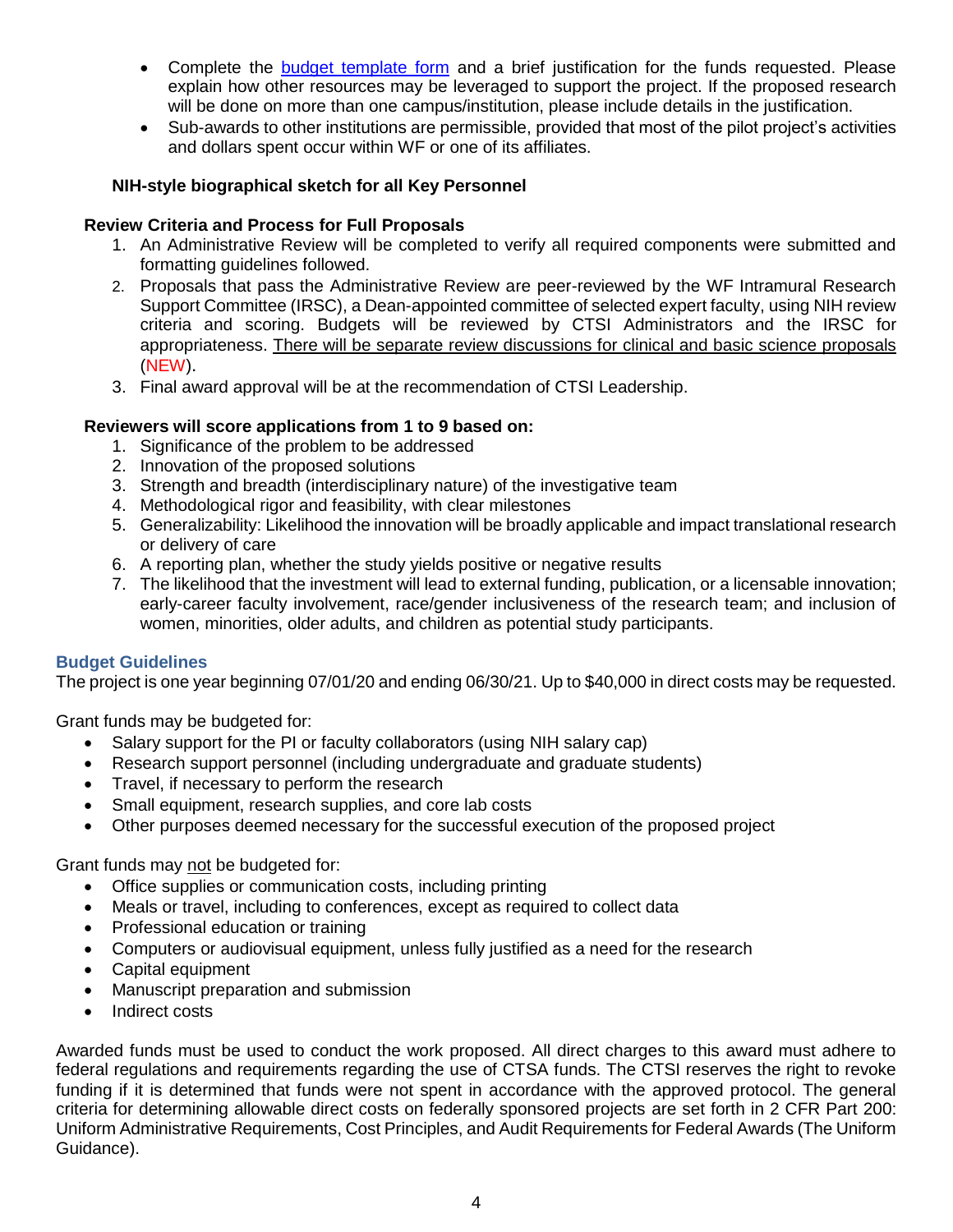#### **Program Expectations**

Prior to funding, awardees will be assigned to a Research Navigator to: 1) assist with study initiation; 2) convene an initial meeting with the project PI, CTSI administrative personnel, and a senior CTSI leader to discuss the project and how CTSI resources can be leveraged for the pilot grant; and 3) monitor progress throughout the life of the study. If any significant issues arise, the study team will be required to work with the CTSI to determine solutions so that the study can be successfully completed (or in rare cases, terminated).

#### **Specific Deliverables**

- Participation in the study initiation meeting
- A formal progress report at 6 months
- Upon completion of the project:
	- o Close-out report, with plans for implementing and disseminating innovations
- Presentation of findings at requested events (i.e. CTSI Seminar Series, Service Line Meeting, CTSI's annual External Advisory Committee meeting)
- Manuscript submitted within one year of the end of the pilot award
- Disclosure of 1) how results will be implemented and/or disseminated; 2) applications for extramural funding beyond the pilot grant; 3) what subsequent notification of funds occurred; and 4) related publications or significant collaborations resulted from the project, for a minimum of 4 years after completion of the award.

#### **Other Guidelines**

- 1. Prior to receiving funds, research involving human subjects must have appropriate approvals from the IRB and NCATS. Either an IRB approval letter or an IRB response to a "Determination Whether Research or Similar Activities Require IRB Approval" must be submitted to the CTSI prior to funds being released. Human subjects must be reviewed in accordance with the institution's general assurances and HIPAA. All key personnel must have certification of training in the protection of human subjects prior to the start of the grant period.
- 2. Prior to receiving funds, research involving live vertebrates must have appropriate approvals from IACUC. Either an IACUC approval letter or documentation on why activity does not require IACUC approval must be submitted to the CTSI prior to funds being released.
- 3. CTSI staff will work closely with funded teams throughout the grant period to monitor progress and, when necessary, provide assistance. A six-month interim progress report and a final progress report will be required. We expect PIs to report over the lifetime of the work the outcomes achieved due to the pilot award, e.g., subsequent external funding, publications, presentations, and patents.
- 4. All publications that are the direct result of this funding must reference: "Research reported in this publication was supported by the National Center for Advancing Translational Sciences of the National Institutes of Health under Award Number UL1TR001420. The content is solely the responsibility of the authors and does not necessarily represent the official views of the National Institutes of Health." Publications must also be registered in PubMed Central.
- 5. Any awardee who leaves his or her position should contact the CTSI to discuss future plans for the project.

#### **Grant Administration**

The Principal Investigator is responsible for the administration of grant funds.

## **Contacts**

Questions about your research project or the ePilot electronic submission system should be directed to Brittney Jackson at [britjack@wakehealth.edu.](mailto:britjack@wakehealth.edu)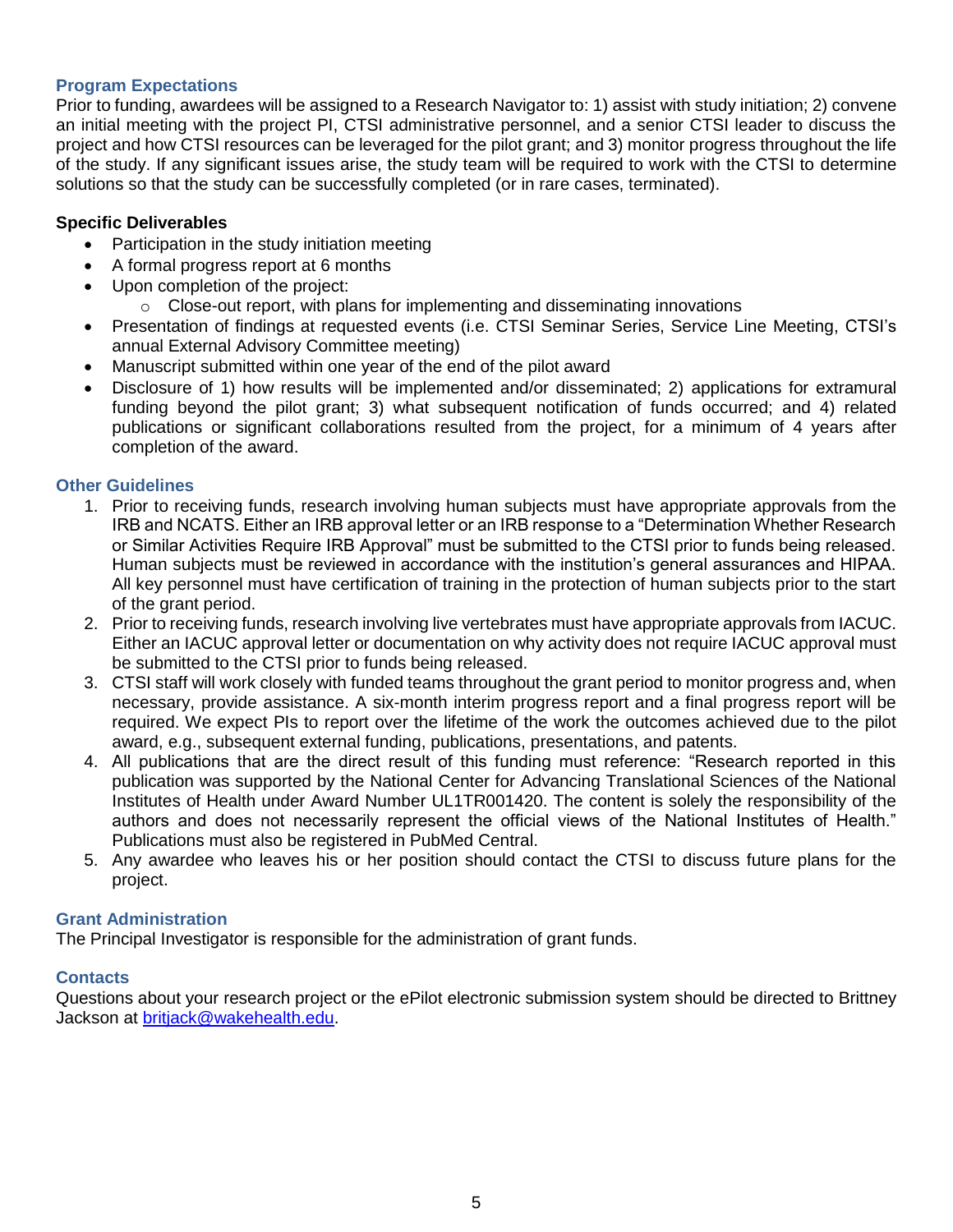# <span id="page-5-0"></span>**Appendix I: NCATS Approval**

Projects that meet the definition of human subjects research will require prior approval from the National Center for Advancing Translational Sciences (NCATS), the funding source of the CTSA grant. This means that no funds will be released to the award recipient until NCATS has provided approval.

## **The following items are needed for the NCATS submission by 05/06/20 (if an investigator is not ready to submit to NCATS by 05/06/20, their project timeline will not be altered to accommodate):**

- Project Information (i.e. submitting investigator, project title)
- IRB Approval
	- $\circ$  We do not require an initiated IRB application/approval by the Full Application Deadline; however, in order to submit for NCATS approval, certification of IRB approval is required. Therefore, we encourage draft protocols/consent documents be created as far in advance as possible. Notifications of funding will be sent by 3/11/20.
- Project Abstract
- IRB Approved Protocol
- IRB Approved Consent/Assent/waiver
- Protection of Human Subjects
- Inclusion of women, minorities, and children
- Recruitment and Retention Plan
- Targeted Enrollment Table
- Biosketches (PI and Key Personnel)
- Documentation of CITI certification
- Data and Safety Monitoring Plan
- IND/IDE Documentation, if applicable
- Budget and Budget Justification

Please note: additional documentation will be required if project is classified as a Clinical Trial.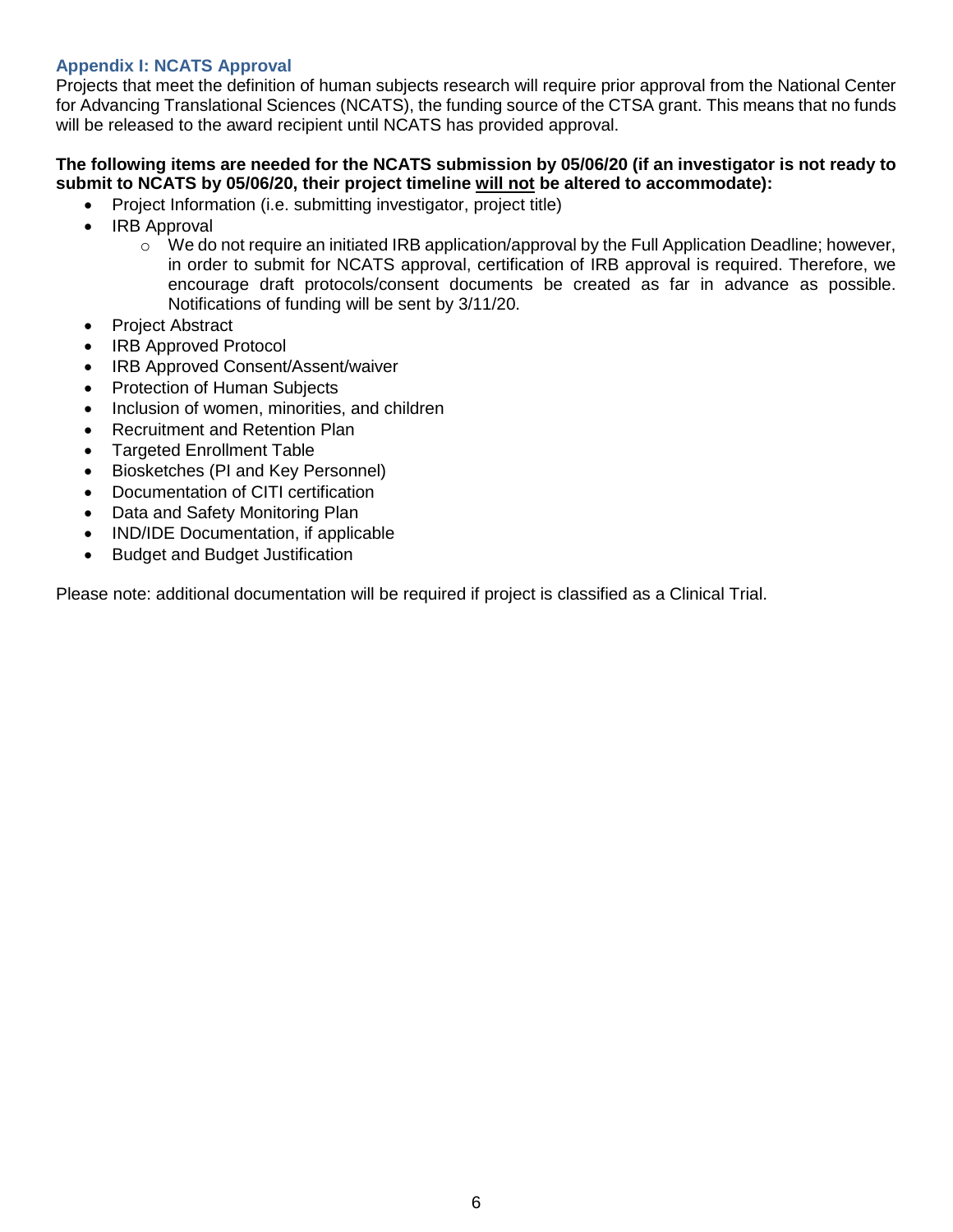## <span id="page-6-0"></span>**Appendix II: Biomedical Informatics**

The primary focus of a **Biomedical Informatics** project is to address gaps in knowledge or other barriers to translational research problems by leveraging one or more Informatics tools and methods.

A project focused on biomedical informatics is intended to evaluate strategies in one of the following areas:

- 1. Creation, evaluation, and implementation of Clinical Decision Support Systems;
- 2. Improving and evaluating electronic information capture and data flow of both clinical and patient derived data;
- 3. Development of improved analytical methods for clinically derived data;
- 4. Creation of informatics tools to improve population health management;
- 5. Creation, evaluation, or implementation of Biomedical Informatics tools and algorithms.

The project must be translational in nature and should help to close the gaps in establishing a true Learning Healthcare System.

Successful proposals will create, evaluate, or implement Biomedical Informatics tools and algorithms while providing a rationale for local relevance and potential for generalizability, explaining how the proposed project advances research in Biomedical Informatics, and identifying translational roadblocks that the proposed project will address and the anticipated benefits of overcoming them with the informatics.